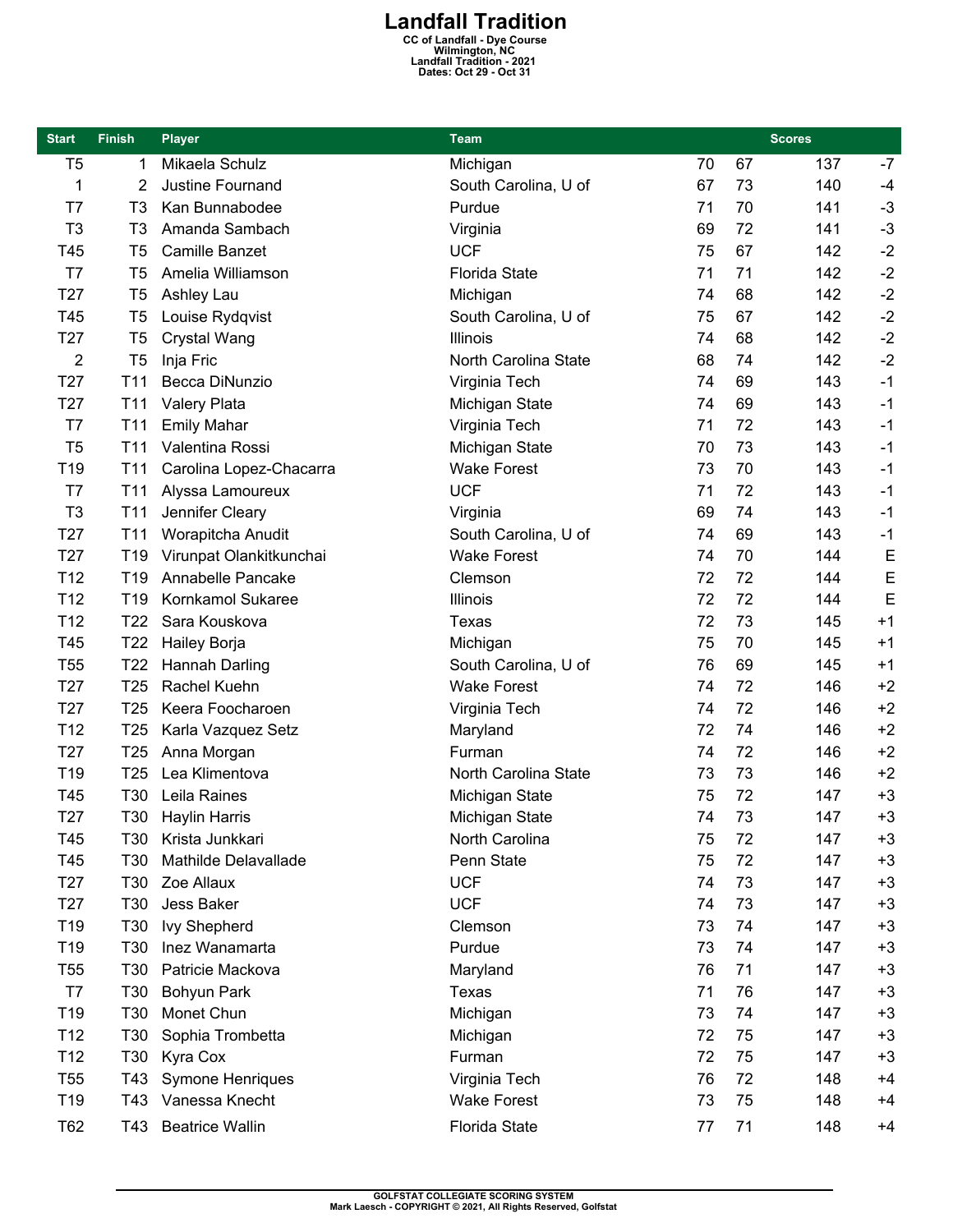## **Landfall Tradition**<br>
CC of Landfall - Dye Course<br>
Wilmington, NC<br>
Landfall Tradition - 2021<br>
Dates: Oct 29 - Oct 31

| <b>Start</b>    | <b>Finish</b>   | <b>Player</b>            | Team                 |    |    | <b>Scores</b> |       |
|-----------------|-----------------|--------------------------|----------------------|----|----|---------------|-------|
| T <sub>12</sub> | T43             | Callista Rice            | Clemson              | 72 | 76 | 148           | $+4$  |
| T <sub>27</sub> | T47             | Mimi Rhodes              | <b>Wake Forest</b>   | 74 | 75 | 149           | $+5$  |
| T <sub>55</sub> | T47             | Sarah Willis             | Penn State           | 76 | 73 | 149           | $+5$  |
| T62             | T47             | Angela Garvin            | Maryland             | 77 | 72 | 149           | $+5$  |
| T <sub>27</sub> | T47             | Sophie Guo               | Texas                | 74 | 75 | 149           | $+5$  |
| T <sub>27</sub> | T47             | Aleks Golde *            | North Carolina       | 74 | 75 | 149           | $+5$  |
| T <sub>27</sub> | T <sub>52</sub> | Tunrada Piddon           | <b>UCF</b>           | 74 | 76 | 150           | $+6$  |
| T <sub>55</sub> | T <sub>52</sub> | Celeste Valinho*         | Virginia             | 76 | 74 | 150           | $+6$  |
| T62             | T <sub>52</sub> | <b>Beth Lillie</b>       | Virginia             | 77 | 73 | 150           | $+6$  |
| T81             | T <sub>52</sub> | Lauren Olivares          | North Carolina State | 80 | 70 | 150           | $+6$  |
| T45             | T <sub>52</sub> | Virginia Bossi           | Virginia             | 75 | 75 | 150           | $+6$  |
| T19             | T <sub>52</sub> | Savannah Hylton          | Furman               | 73 | 77 | 150           | $+6$  |
| T62             | <b>T58</b>      | <b>Bentley Cotton</b>    | <b>Texas</b>         | 77 | 74 | 151           | $+7$  |
| T <sub>27</sub> | <b>T58</b>      | <b>Brigitte Thibault</b> | Texas                | 74 | 77 | 151           | $+7$  |
| T45             | <b>T58</b>      | Paula Kirner *           | South Carolina, U of | 75 | 76 | 151           | $+7$  |
| T71             | <b>T58</b>      | Sophia Burnett           | Furman               | 78 | 73 | 151           | $+7$  |
| T <sub>55</sub> | <b>T58</b>      | Isabel Sy                | Illinois             | 76 | 75 | 151           | $+7$  |
| T62             | T63             | Natalia Aseguinolaza     | North Carolina       | 77 | 75 | 152           | $+8$  |
| T76             | T63             | <b>Taylor Waller</b>     | Penn State           | 79 | 73 | 152           | $+8$  |
| T62             | T63             | Crista Izuzquiza         | North Carolina       | 77 | 75 | 152           | $+8$  |
| T71             | T63             | <b>Charlotte Heath</b>   | <b>Florida State</b> | 78 | 74 | 152           | $+8$  |
| T62             | T63             | Siyan Chen               | Illinois             | 77 | 75 | 152           | $+8$  |
| T <sub>55</sub> | T63             | Isabel Amezcua           | North Carolina State | 76 | 76 | 152           | $+8$  |
| 93              | T69             | <b>Brooke Biermann</b>   | Michigan State       | 84 | 69 | 153           | $+9$  |
| T71             | T69             | <b>Drew Nienhaus</b>     | Penn State           | 78 | 75 | 153           | $+9$  |
| T71             | <b>T69</b>      | <b>Melena Barrientos</b> | Clemson              | 78 | 75 | 153           | $+9$  |
| T <sub>27</sub> | T69             | Savannah Grewal          | Clemson              | 74 | 79 | 153           | $+9$  |
| T45             | T69             | Lauren Walsh *           | <b>Wake Forest</b>   | 75 | 78 | 153           | $+9$  |
| T81             | T74             | Phu Khine                | <b>UNCW</b>          | 80 | 74 | 154           | $+10$ |
| T76             | T74             | Cecilie Finne-Ipsen      | <b>Florida State</b> | 79 | 75 | 154           | $+10$ |
| T76             | T76             | Stephany Kim             | North Carolina       | 79 | 76 | 155           | $+11$ |
| T62             | T76             | Kayla Smith              | North Carolina       | 77 | 78 | 155           | $+11$ |
| T62             | <b>T76</b>      | Alice Hodge              | <b>Florida State</b> | 77 | 78 | 155           | $+11$ |
| T19             | T76             | Caroline Crumrine *      | Furman               | 73 | 82 | 155           | $+11$ |
| T88             | <b>T76</b>      | Natalie Ambruester       | North Carolina State | 81 | 74 | 155           | $+11$ |
| T76             | T76             | Sarah-Eve Rheaume        | Furman               | 79 | 76 | 155           | $+11$ |
| T81             | T76             | <b>Riley Smyth</b>       | Virginia             | 80 | 75 | 155           | $+11$ |
| T45             | <b>T76</b>      | Mathilde Claisse         | South Carolina, U of | 75 | 80 | 155           | $+11$ |
| T76             | 84              | Thitapa Pakdeesettakul   | Purdue               | 79 | 77 | 156           | $+12$ |
| T81             | T85             | Malu Brinker             | <b>UNCW</b>          | 80 | 77 | 157           | $+13$ |
| T81             | T85             | Panassaya Somchit        | Maryland             | 80 | 77 | 157           | $+13$ |
| T91             | T87             | Alyssa Montgomery        | Virginia Tech        | 82 | 76 | 158           | $+14$ |
| T88             | T87             | Isha Dhruva              | Penn State           | 81 | 77 | 158           | $+14$ |